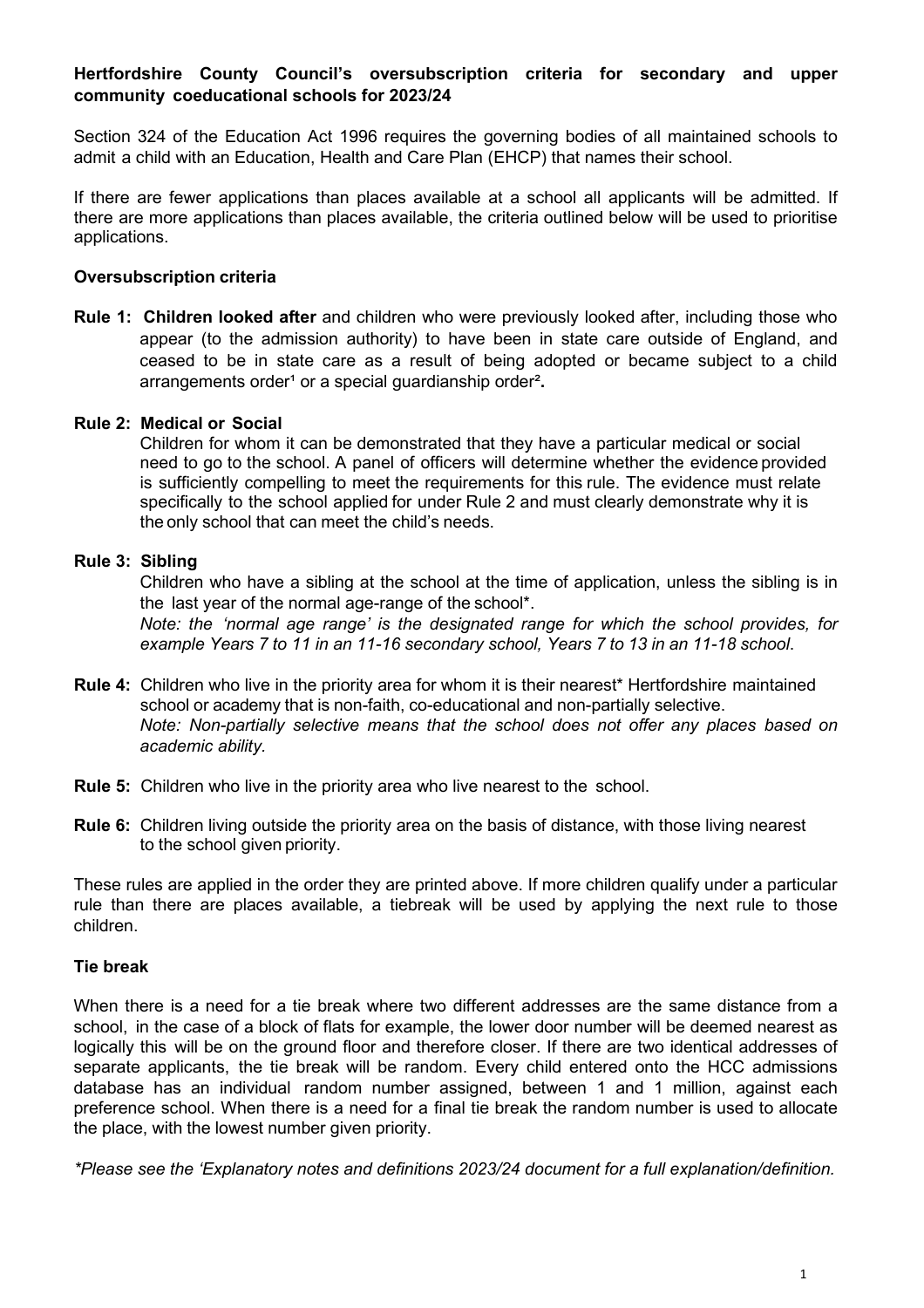# **Continuing Interest**

After places have been offered, Hertfordshire County Council will maintain a continuing interest (waiting) list for all community and voluntary controlled schools. A child's position on a CI list will be determined by the admission criteria outlined above and a child's place on the list can change as other children join or leave it. The county council will contact parents/carers if a vacancy becomes available and it can be offered to a child. Continuing interest lists will be maintained for every year group until the summer term (date to be specified and confirmed to parents at the time of allocation). To remain on the CI (waiting) list after this time, parents must confirm they are still interested in a place by completing an In Year application form.

### **In Year Admissions**

Hertfordshire County Council co-ordinate In Year Admissions for all community and voluntary controlled schools. Information about how to apply and the online application form can be found at [www.hertfordshire.gov.uk/inyear](http://www.hertfordshire.gov.uk/inyear) The oversubscription criteria outlined above is used to prioritise all In Year applications to community and voluntary controlled schools.

## **Fair Access**

Community and voluntary controlled schools will admit children under the Fair Access Protocol before those on continuing interest, and over the Published Admission Number (PAN) if required.

### **Priority Areas**

The coeducational priority areas in the admission rules are based on the following towns, parishes/ unparished areas. These apply to Rules 4 and 5. Academies and foundation schools (agreed or proposed) that will be retaining the county county's priority areas as part of their admission arrangements for 2023/24 have been included for information but are marked with an asterisk\*

|              | <b>Priority Area</b>                                                                                                | Towns/Parishes/Unparished areas                                                                                                                                                                                                                                                                                      | <b>Schools</b>                                                                                                          |
|--------------|---------------------------------------------------------------------------------------------------------------------|----------------------------------------------------------------------------------------------------------------------------------------------------------------------------------------------------------------------------------------------------------------------------------------------------------------------|-------------------------------------------------------------------------------------------------------------------------|
| 1            | <b>Hitchin</b>                                                                                                      | Hexton, Hitchin, Holwell, Ickleford, Langley, Lilley, Offley, Pirton,<br>Preston, St. Ippolyts, Wymondley.                                                                                                                                                                                                           | The Priory*                                                                                                             |
| $\mathbf{2}$ | <b>Letchworth Garden City</b>                                                                                       | Letchworth.                                                                                                                                                                                                                                                                                                          | Fearnhill*, The<br>Highfield*                                                                                           |
| 3            | <b>Baldock and surrounding villages</b>                                                                             | Ashwell, Baldock, Bygrave, Caldecote, Clothall, Edworth, Hinxworth,<br>Newnham, Radwell, Rushden, Sandon, Wallington, Weston.                                                                                                                                                                                        | The Knights<br>Templar*                                                                                                 |
| 4            | Buntingford, Puckeridge and<br>Royston                                                                              | Anstey, Ardeley, Aspenden, Barkway, Barley, Braughing, Brent<br>Pelham, Buckland, Buntingford, Cottered, Great Munden, Hormead,<br>Kelshall, Meesden, Nuthampstead, Reed, Royston, Standon, Therfield,<br>Westmill, Wyddial.                                                                                         |                                                                                                                         |
| 5            | <b>Stevenage</b>                                                                                                    | Aston, Benington, Datchworth, Graveley, Great Ashby, Knebworth,<br>Stevenage, Walkern.                                                                                                                                                                                                                               | The Barclay*,<br>Barnwell*,<br>Marriotts, The<br>Nobel*, Thomas<br>Alleyne*                                             |
| 6            | Hemel Hempstead, Kings Langley,<br>Berkhamsted, Tring, Garston,<br>Watford, Chorleywood and<br><b>Rickmansworth</b> | Abbots Langley, Aldbury, Berkhamsted, Bovingdon, Chipperfield,<br>Chorleywood, Croxley Green, Flaunden, Great Gaddesden, Hemel<br>Hempstead, Kings Langley, Little Gaddesden, Maple Cross, Nash Mills,<br>Nettleden with Potten End, Northchurch, Rickmansworth, Sarratt, Tring,<br>Tring Rural, Watford, Wigginton. | The Astley<br>Cooper*, The<br>Hemel<br>Hempstead*,<br>Longdean*, Kings<br>Langley*, Laureate<br>Academy*,<br>Westfield* |